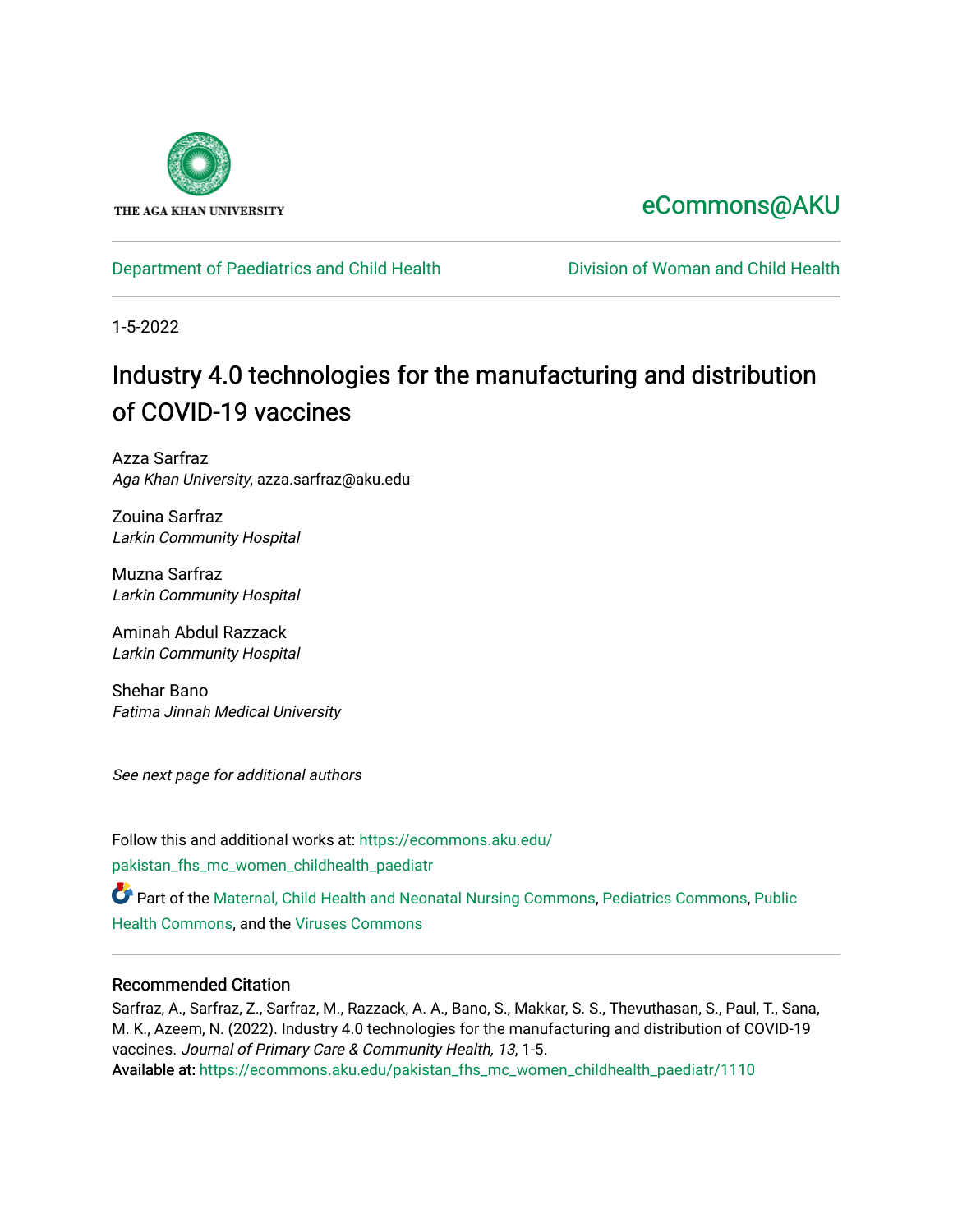## Authors

Azza Sarfraz, Zouina Sarfraz, Muzna Sarfraz, Aminah Abdul Razzack, Shehar Bano, Sarabjot Singh Makkar, Sindhu Thevuthasan, Trissa Paul, Muhammad Khawar Sana, and Nishwa Azeem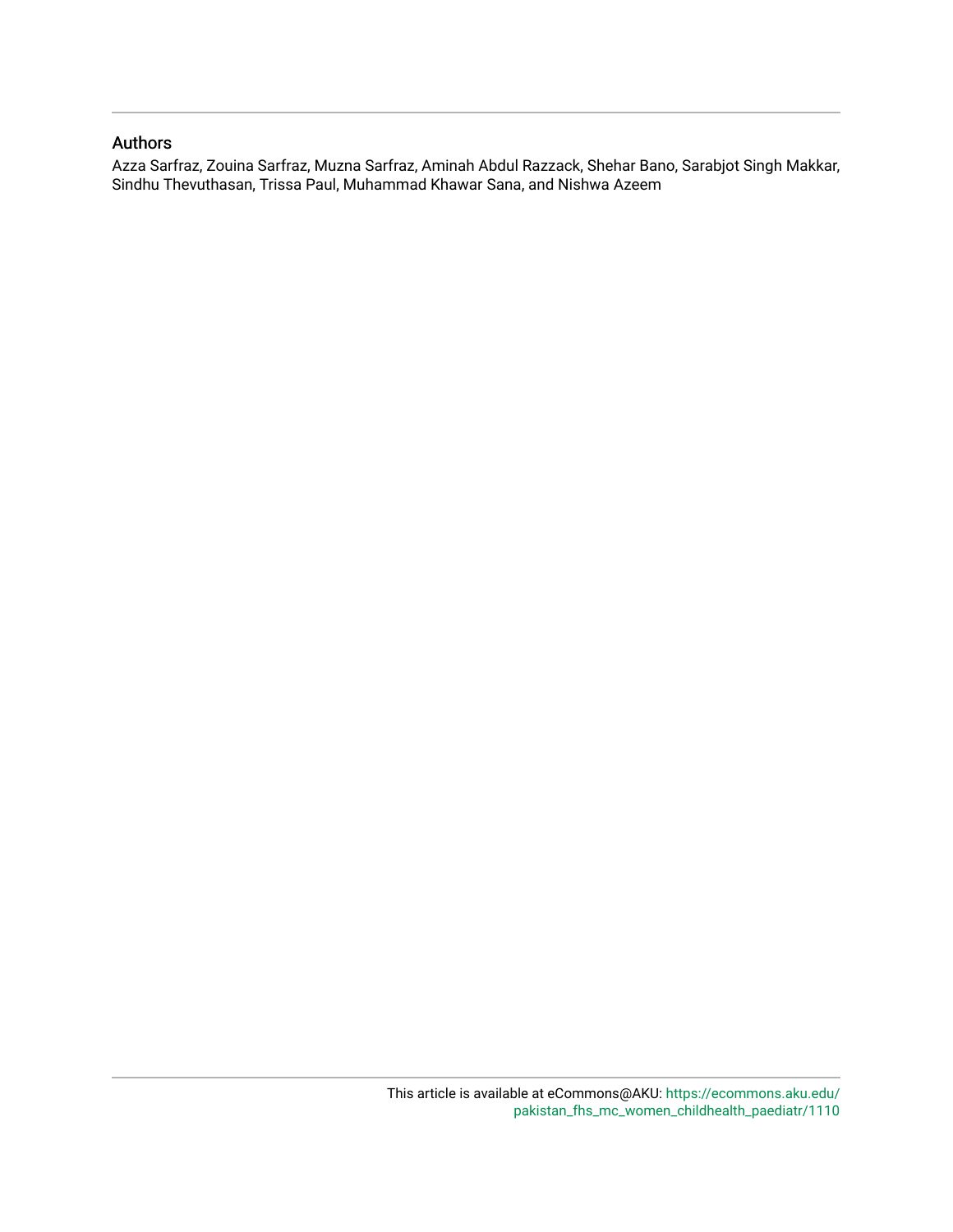# **Industry 4.0 Technologies for the Manufacturing and Distribution of COVID-19 Vaccines**

Journal of Primary Care & Community Health Volume 13: 1–5 © The Author(s) 2022 Article reuse guidelines: [sagepub.com/journals-permissions](https://us.sagepub.com/en-us/journals-permissions) https://doi.org/10.1177/21501319211068638 DOI: 10.1177/21501319211068638 [journals.sagepub.com/home/jpc](https://journals.sagepub.com/home/jpc) **SSAGE** 

**Azza Sarfraz1,2 , Zouina Sarfraz1,3 , Muzna Sarfraz1,4,**  Aminah Abdul Razzack<sup>1</sup>, Shehar Bano<sup>3</sup> **D**, Sarabjot Singh Makkar<sup>1</sup>, Sindhu Thevuthasan<sup>1</sup>, Trissa Paul<sup>1</sup>, Muhammad Khawar Sana<sup>1</sup>, **Nishwa Azeem5, Miguel Felix6,7, and Ivan Cherrez-Ojeda6,7**

#### **Abstract**

**Background:** The evolutionary stages of manufacturing have led us to conceptualize the use of Industry 4.0 for COVID-19 (coronavirus disease 2019), powered by Industry 4.0 technologies. Using applications of integrated process optimizations reliant on digitized data, we propose novel intelligent networks along the vaccine value chain. Vaccine 4.0 may enable maintenance processes, streamline logistics, and enable optimal production of COVID-19 vaccines. **Vaccine 4.0 Framework:** The challenge in applying Vaccine 4.0 includes the requirement of large-scale technologies for digitally transforming manufacturing, producing, rolling-out, and distributing vaccines. With our framework, Vaccine 4.0 analytics will target process performance, process development, process stability, compliance, quality assessment, and optimized maintenance. The benefits of digitization during and post the COVID-19 pandemic include first, the continual assurance of process control, and second, the efficacy of big-data analytics in streamlining set parameter limits. Digitization including big data-analytics may potentially improve the quality of large-scale vaccine production, profitability, and manufacturing processes. The path to Vaccine 4.0 will enhance vaccine quality, improve efficacy, and compliance with data-regulated requirements. **Discussion:** Fiscal and logistical barriers are prevalent across resource-limited countries worldwide. The Vaccine 4.0 framework accounts for expected barriers of manufacturing and equitably distributing COVID-19 vaccines. With amalgamating big data analytics and biometrics, we enable the identification of vulnerable populations who are at higher risk of disease transmission. Artificial intelligence powered sensors and robotics support thermostable vaccine distribution in limited capacity regions, globally. Biosensors isolate COVID-19 vaccinations with low or limited efficacy. Finally, Vaccine 4.0 blockchain systems address low- and middle-income countries with limited distribution capacities. **Conclusion:** Vaccine 4.0 is a viable framework to optimize manufacturing of vaccines during and post the COVID-19 pandemic.

### **Keywords**

vaccination, global health, policy, community health, populations, COVID-19 Dates received: 11 October 2021; revised: 5 December 2021; accepted: 6 December 2021.

### **Introduction**

There has been rapid progress and advancement in the development of vaccines during the coronavirus disease 2019 (COVID-19) pandemic.<sup>1</sup> Until 10th October, 2021, 106 vaccines are in clinical trials with another 75 in preclinical phases, and 6 vaccines in early or limited use; 37 have reached the final stages of testing.<sup>1</sup> We discuss the implementation of a novel framework to manufacture and distribute COVID-19 vaccines. We also highlight the utilization of Industry 4.0 technologies as scalable tools during global pandemics and epidemics.

<sup>1</sup> Larkin Community Hospital, South Miami, FL, USA <sup>2</sup>The Aga Khan University, Karachi, Pakistan <sup>3</sup>Fatima Jinnah Medical University, Lahore, Pakistan 4 King Edward Medical University, Lahore, Pakistan 5 Lahore General Hospital, Lahore, Pakistan 6 Universidad Espiritu Santo, Samborondon, Ecuador <sup>7</sup>Respiralab Research Group, Guayaquil, Ecuador

#### **Corresponding Author:**

Zouina Sarfraz, Division of Research & Academic Affairs, Larkin Community Hospital, 7031 SW 62nd Avenue, South Miami, FL 100181, USA. Email: [zouinasarfraz@gmail.com](mailto:zouinasarfraz@gmail.com)

 $\Theta$ Creative Commons Non Commercial CC BY-NC: This article is distributed under the terms of the Creative Commons Attribution-NonCommercial 4.0 License (https://creativecommons.org/licenses/by-nc/4.0/) which permits non-commercial use, reproduction and distribution of the work without further permission provided the original work is attributed as specified on the SAGE and Open Access pages (https://us.sagepub.com/en-us/nam/open-access-at-sage).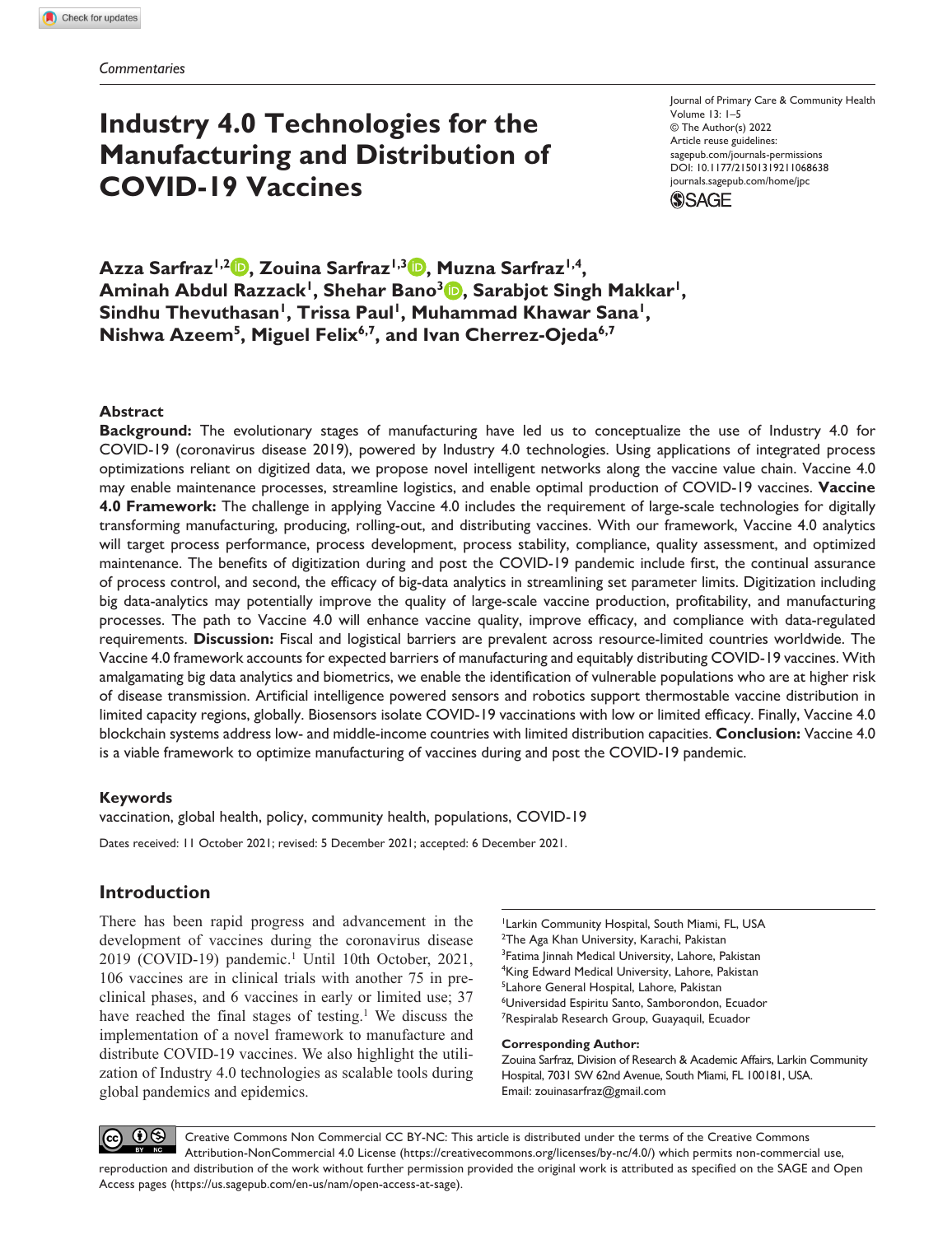

**Figure 1.** Driving forces of human and technology-led Vaccine 4.0 technologies.

## **Vaccine 4.0 Framework**

The 4 evolutionary stages of manufacturing have led us to postulate Vaccine 4.0, a technology otherwise referred to as Industry 4.0. Using the basic principle of digitization and machines, we posit new intelligent networks along the vaccine value chain. These network help in predicting failures, enable maintenance processes autonomously, self-organize logistics, and react to changes in production. The potential for Vaccine 4.0 is wide and many pharmaceutical companies may adopt technologies such as cyber-physical systems, cloud computing, automation, and big data analytics to improve processes such as manufacturing and distribution (Figure 1).<sup>2-4</sup> A central challenge emerges before embarking on the path to Vaccine 4.0. Key technologies are required for digital transformation in the manufacturing, rolling-out, and distribution process. The economic benefits of wide-scale investment must be preemptively calculated by the chief financial officer or an accounting professional for every stage computing the expected return on investment (ROI). The barriers may persist consisting of internal validation of data and external data security issues, which may hinder the complete embracement to digitization in healthcare and pharmaceutical production processes.

Industry 4.0 technology is critical for machine-tomachine settings and is in sync with all regulations of the concerned health sector. Pharmaceutical companies are highly regulated, optimal for digitization, and may adopt continuous process verification (CPV) through vaccine manufacturing data validated and assessed against Food and Drug Administration (FDA) or region-specific guidelines. CPV consists of (1) statistical process control techniques, (2) quality ascribing to incoming materials, in process materials, and finished vaccines, (3) in-, on-, and at- line controls, and (4) risk-based real-time approaches to ensure the materials meet quality and control requirements. The CPV dashboard may be color coded (orange vs green) to provide status updates of the manufacturing process from incoming materials to outgoing vaccines. Big data analytics technology may be utilized to improve the quality of vaccines, profitability, and the entire manufacturing process. For example, if 1 pharmaceutical company produces a batch of vaccines with sub-standard raw materials detected upon completion, data analytics provides a single view of the manufacturing process.

Vaccine 4.0 analytics proposedly caters to (1) process performance, (2) process development, (3) process stability, (4) compliance, (5) quality assessment, and (6) optimized maintenance. The immediate benefits of digitization during the COVID-19 era are the continued assurance of process control, and the proposal of Big Data (BD) analytics to detect deviations from set parameter limits. The automatic monitoring may optimize the offerings by pharmaceutical companies of continuous data being validated against FDA or region-specific guidelines, and promoting compliance with the requirements in the concerned industry sector. The path to Vaccine 4.0 will enhance quality, improve efficacy, and improve compliance with the data-regulated regulatory requirements. The first step is to identify all problems in the manufacturing, storing, packaging, distributing, marketing, and usage of vaccines. The second step is to universalize the parameters of importance for similar health outbreaks in the future, and determine how information technology (IT) may aid in accessing data sources for worldwide application. The final step is to commence pilot projects of vaccine 4.0 in all continents across the globe with adequate budgeting, refined implementation, and ultimately speed rollout to other sites. Our proposed framework sets the path to Vaccine 4.0 by introducing a valuable era of manufacturing.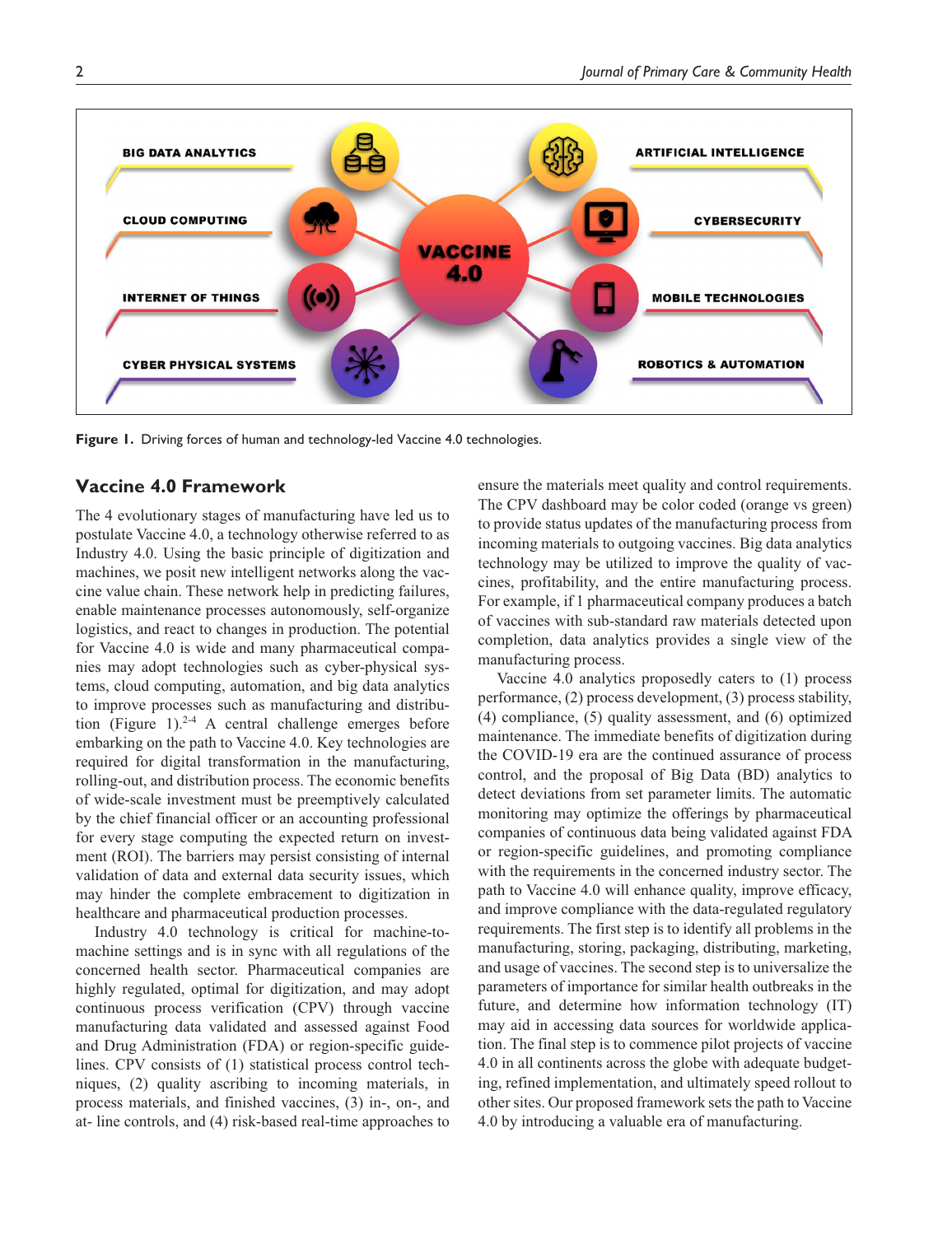## **Equitable COVID-19 Vaccine Distribution**

In striving for equitable access to vaccines, 1 potential way to reach low- and middle-income populations is through biometric digital IDs. In the past, biometric companies have partnered with telecom companies to develop biometric solutions for identifying vulnerable populations in rural settings.<sup>5</sup> This is a prime example of using digital tools to identify people who are lost to the system and provide them with digital identities, given that around 1.1 billion people worldwide lack formal identities.<sup>6</sup> Utilized in combination with surveillance systems, this may help ensure that digitally undocumented populations receive the COVID-19 vaccine. Biometrics are also being piloted in the United Kingdom (UK) for keeping track of those who have gained immunity or tested positive for antibodies.<sup>7</sup> Analyzing such data can subsequently determine pockets of the population that may be at higher risk of transmission. Vaccine tracing via biometrics and smartphone technology would be crucial in enabling necessary follow-ups in the case of required booster shots for the coronavirus vaccine. Rapid digital contact tracing that facilitates algorithmic, risk-stratified recommendations for quarantine or social distancing could significantly slow down the spread and allow some muchneeded recuperation for many overburdened hospitals and healthcare workers.<sup>8,9</sup> To improve the current status quo of vaccinations in the elderly and to relieve the socioeconomic encumbrance on our society, the role of inflammaging in vaccination response must be further explored and understood.10 When analyzing the effect of age-related factors such as immunosenescence and inflammaging on immune response to vaccination in the elderly, we recommend systems biology approaches to identify biomarkers, stratify subpopulations, and incorporate databases to ethically configure vaccination methods customized for the elderly.<sup>11</sup>

## **Employing Biosensors Against the COVID-19 Pandemic**

Biosensing refers to the detection of biomolecules using analytics devices (ie, biosensors) that combine the natural biological component (ie, a cell, protein, or nucleic acid) with a physiochemical detector.<sup>12</sup> The most notable model being used today is the glucose sensor which is used in clinical analysis and monitoring of the disease. Previously, several robust biosensors detecting antibodies have been constructed to control various infectious diseases like Malaria, Typhoid, HIV, and Adenovirus infection.13 Two types of biosensors mainly chip-based and paper-based biosensors offer enormous potential for quick clinical determination. Material based, film-based or carbon-based biosensors have additionally been presented for possible extension of use for COVID-19.14 Biosensors reliant on antibody-catalyzed water oxidation pathways can also be developed to identify antibodies of contagious diseases.<sup>13</sup>

Current trends in artificial intelligence include the usage of bio sensing gadgets for immune cell analysis.<sup>15</sup> Delicate recognition of COVID-19 antibodies by biosensors can become particularly significant for clinical recognition of humoral responses. Furthermore, the revolution of Industry 4.0 can be leveraged to develop artificial intelligence (AI)-enabled sensors for shipment of perishable vaccines that need to be stored at a certain temperature, pertinent in the COVID-19 pandemic. These sensors send signals when vaccines are defiled. Biosensor-based immunoassays can improve the identification of microbial antigens, improve accuracy of antibody tests (ie, false negatives and false positives), while multiplex location of host insusceptible reaction antibodies may improve the general particularity.

## **Implementing Blockchain Technology and Machine Learning to the COVID-19 Vaccine Supply Chain**

Distribution of COVID-19 vaccines can be bolstered by artificial intelligence and machine learning applications for fabricating and assembling a block chain supply system, described in Figure 2. International health governing organizations will play an integral role in funding and providing financial aid to facilitate the building of an efficient block chain system. Distributing COVID-19 vaccine around the globe would require circulating 7 to 18 billion doses and block chain is fundamental to make it equitable. At least 60% to 70% of the population is required to have immunity in order to break the chain of transmission. Essentially, block chain will also help address issues like vaccine expiration and vaccine record hoaxes.16 In the past, the Center for Disease Control and Prevention (CDC) highlighted the occurrence of various kinds of fraudulent activities like the illegal selling of federal government provided vaccines or ancillary supplies, consumer fraud, theft, and forged vaccines.<sup>17</sup>

The block chain system utilizes quick response (QR) codes such as barcodes and serial numbers printed at each level ensuring all stakeholders have complete openness from the producer to end-purchaser on a publicly available system. Block chain will also be fundamental for a fair COVID-19 vaccine dispersion. A worldwide consortium must be enforced to classify those in most need of COVID-19 vaccination. To accomplish this worldwide ideal, rather than a public or provincial ideal, immunization access will fundamentally rely upon a data framework with the most conceivable uprightness to avoid powers of personal stakes. BD analytics can therefore be leveraged to identify certain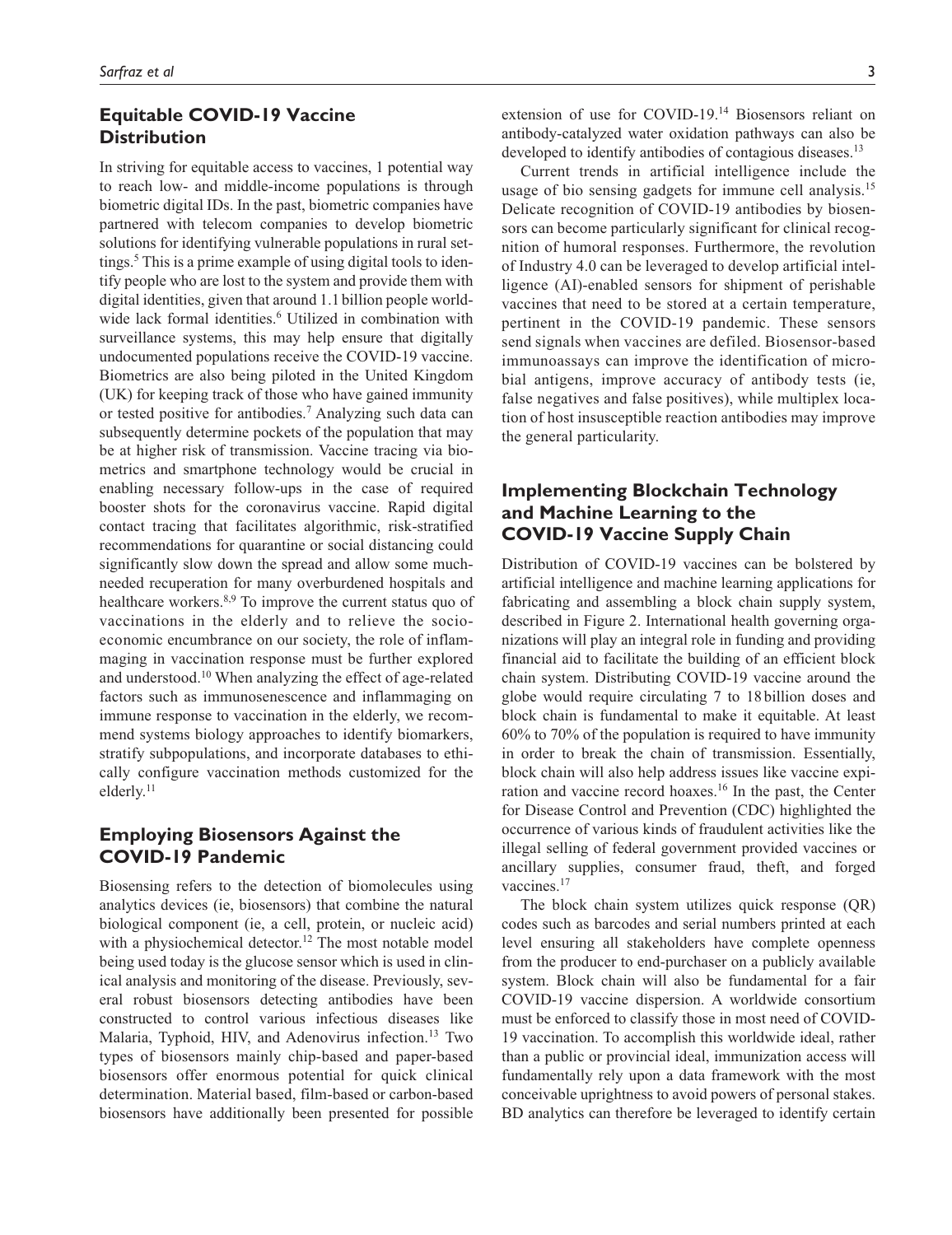

**Figure 2.** Implementation of blockchain technology in the era of Industry 4.0 for digital supply chain and its multiple benefits.

hotspots in low- and middle-income countries, and among vulnerable populations like the elderly and frontline healthcare workers.

The COVID-19 immunization supply chain data framework must be worked with continuous updates on variables like vaccine stockpiling levels, temperature control, stockouts, and amounts of auxiliary supplies. This is vital in figuring the most significant variables for vaccination campaigns, which include immunizing and protecting the population, halting the spread of COVID-19, and lastly, the wastage rates of vaccines.

## **Limitations and Barriers of Use in Developing Countries**

First, due to the absence of working procedures and regulations in developing countries, impediments to the industry 4.0 technology are imminent. Second, there is a lack of proper legislative measures to grow cloud computing, cyber-security, artificial intelligence, and augmented reality

in developing countries. Third, the lack of skilled workers to manage the complex industry 4.0 structures and lack of capital expenditure are present. Despite these barriers of use, the manufacturing of Industry 4.0 is primed by greater use of sensors, machines, and IT systems in lesser developed countries. With an active policy framework, it is possible to nurture new knowledge and capabilities that support Vaccine 4.0 in an effort to reduce inequalities in vaccine production and distribution.18

## **Conclusion**

Vaccine 4.0 consists of digitizing the vaccine manufacturing process by continually monitoring development processes and optimizing maintenance. The framework is applicable to high income and low to middle incomes countries as it accounts for manufacturing and distributing barriers by incorporating big data analytics and biometrics.<sup>19</sup> The Vaccine 4.0 framework considers the potential Industry 4.0 technologies to ensure equitable global distribution and